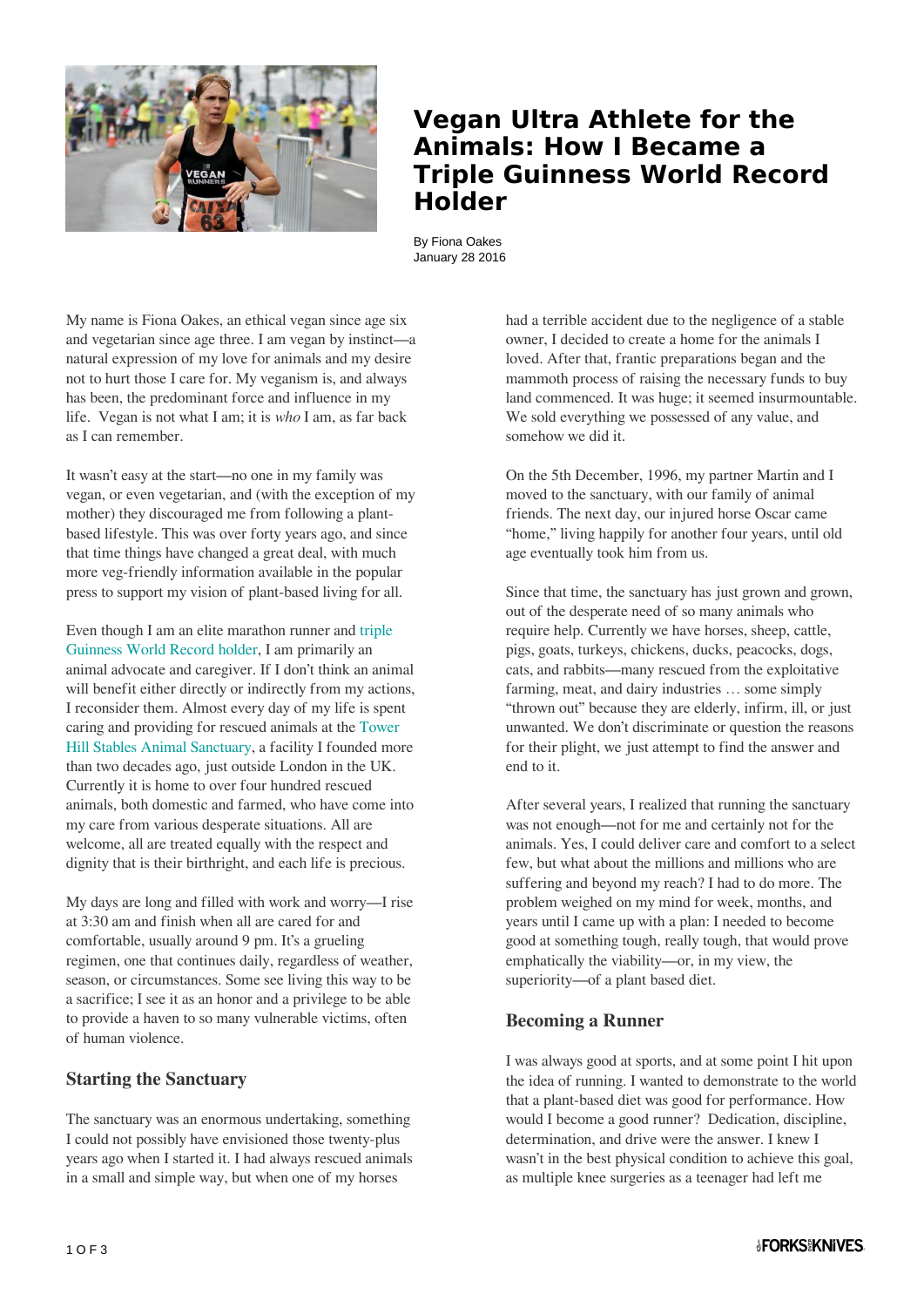# **Vegan Ultra Athlete for the Animals: How I Became a Triple Guinness World Record Holder**

By Fiona Oakes January 28 2016

partially disabled and without the pivotal fulcrum of a right kneecap. I had a disability but I also had a strength: I wasn't doing it for me; I was doing it for the animals, and to prove that I could achieve results as a lifelong plant eater that others could only dream of. When the training got hard, I remembered why I was doing it: my pain was voluntary; theirs was not—that thought was all I needed to drive myself on, and that is exactly what I have been doing ever since.

This drive has taken me to multiple marathon victories, a personal best time of 2 hours 38 minutes, and top-twenty placement in two of the World Marathon Major series (Berlin and London). Having achieved all this, I began to look at my results and wonder if they were making the difference for the animals I desired.

### **Marathon des Sables, a 150-Mile Race Across the Sahara Desert**



In 2011, someone suggested I try something completely different, something physically and mentally challenging in other ways. They mentioned the Marathon des Sables, known as "the toughest footrace on the planet," a 150-mile ultrarun across the Sahara Desert, in which you carry all your supplies on your back for five or six days. In addition to the actual running, the hazards include daytime temperatures of over 54°C (129°F). and freezing temperatures at night, 800-foot sand dunes, blisters, dehydration, and primitive living with absolutely no daily comforts—just basic tent facilities at the end of each stage and very limited rationed water.

I was desperate to prove I could do it, even with the

added challenges of an ultraheavy pack due to my ethically sourced kit, limited availability of dehydrated foods, and recovery drinks that made my pack heavier than normally acceptable. I just had to prove it possible: if I could do this as a vegan, then who could argue any reason, either dietary or otherwise, for not following suit?

My task was made none the easier as I broke two toes trying to assist an elderly horse, Charity, to her feet the week before the race. I was advised not to race, but I had to try. It was one of the hardest things I have ever done. The broken toes caused me all sorts of added problems—the scarring to my feet, blisters, and swelling caused the bone in one of my toes to show through, but despite all this I finished the race … because when things became bad and I felt darkest, I clung on to my reasons for being there and what this accomplishment might achieve.

#### **The Polar Marathons**

Having completed Marathon des Sables, I decided to attempt the polar (North Pole and Antarctic Ice) marathons, simply because they were at the other end of the spectrum. I didn't know how, or if, I would cope with the brutality of the icy conditions. I think I shocked myself even more than the other competitors when I won the first race at the North Pole by a massive margin, setting a new course record!

After this victory, fellow competitors who were more specialized in this sort of running suggested that I consider tackling the world record by attempting to become the fastest woman to run a marathon on every continent plus the North Pole. Since I was entered in the Antarctic race seven months later, this was an option. However the reality of obtaining funding for such a venture did make it seem less viable as time ticked by. It was only at the last minute, in August, that I decided I had to go.

[The publicity I would gain](http://www.fionaoakesfoundation.co.uk/) as a vegan successfully completing this challenge was something I could not afford to miss in my efforts to promote ethical plantbased living to the masses. At the time, the only potential source of money on my horizon was to re-mortgage my parent's house. But fortunately, at the very last minute, a private sponsor stepped in and offered help. Then the frenzy of the challenge began.